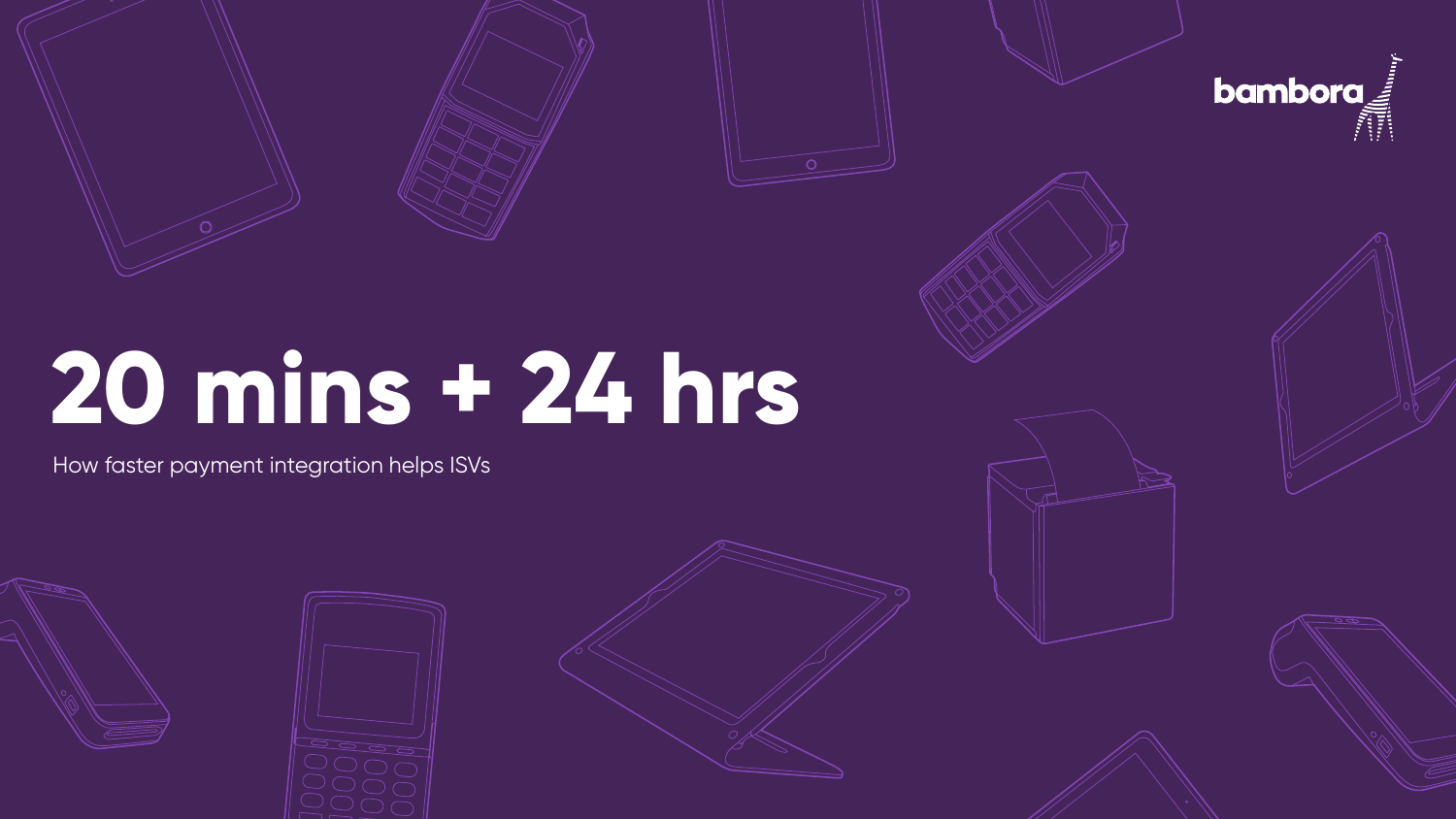### Moving to recurring revenue streams in a streamlined way

*As more and more Independent Software Vendors (ISVs) move towards embedding payments into the POS software they provide for clients, the focus is on how best to achieve that, deliver a streamlined customer experience, and maximise new revenue streams.*

The challenges of integration will be far more than speed alone. Since the software will have to store, process and transmit cardholder data, your payment partner will have managed the costly and time-consuming work of PCI compliance. Functionality will be in place to simplify pricing, billing, reporting and other merchant services. Software integration will be aligned to a range of the latest payment devices.

After which, the question arises – how fast is the speed of onboarding? With so much to integrate it's important that both the ISV and future merchants can actually progress and fulfil a strong commercial relationship without delay.

### Weeks or months can become hours

If payment integration is to challenge the business models of traditional and costly incumbents such as banks, the payment platform must be designed for exceptionally fast, easy digital engagement.

For ISVs that means quick integration to a range of payment terminals through APIs that hook payments into iOS and Android apps, Windows-based till systems and even backend systems. Twenty minutes may sound a complete impossibility for that, but in reality it's now

## bambora



## **20 mins + 24 hrs**

### How faster payment integration helps ISVs

Bambora. Once merchants are onboarded, they benefit from simple and flexible price plans and can start processing payments within a day.

This slick digital onboarding solution allows ISV to take more control of the payment function. Now they can 'own' the payment solution as well as their POS software and provide an additional customer-centric service to merchants. Previously, these merchants had to deal directly with a bank or an Independent Sales Organisation (ISO) to secure a payment terminal, with all the paperwork that entails. Now ISVs can step in to extend their first line support and better meet customer needs in a low-touch digital way that improves overall merchant satisfaction.









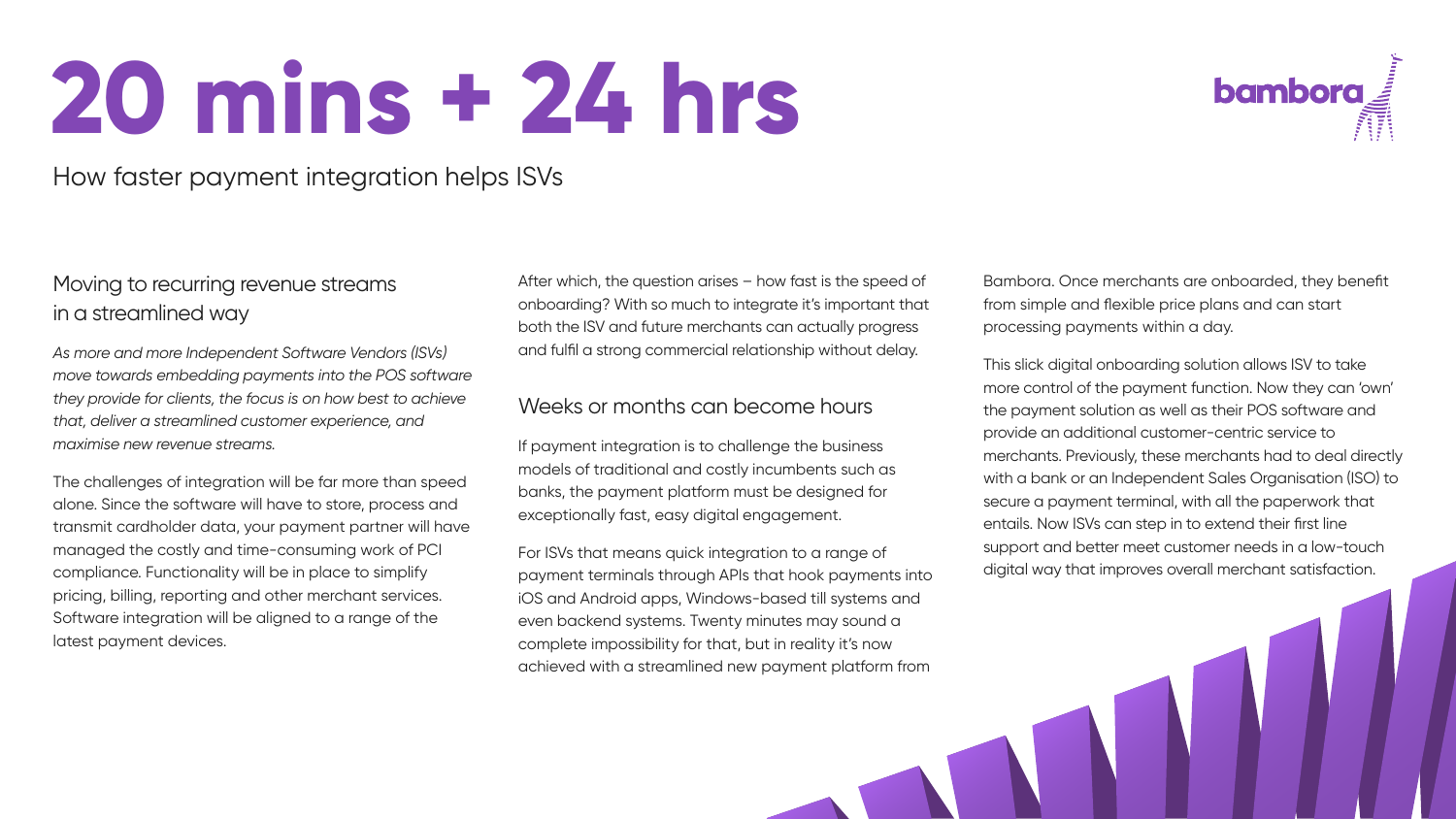### The financial results of efficiency

Getting merchants up and running in a streamlined way is far more likely to meet expectations and encourage initial sign-up. Onboarding for merchants in just 24 hours also opens up a range of value-added services immediately, including the provision of Dynamic Currency Conversion (DCC), cash advance solutions for merchants and a simple, intuitive reporting interface.

Quick onboarding also means more weeks or even months of active operation, improving annual revenues for ISVs whilst ensuring that any rapid increases in merchant volumes can be comfortably handled.



### **Summary**

ISVs need to provide better added-value payment solutions to help increase the perceived value of their platforms whilst merchants need the speed and simplicity of working with a single partner for point of sale and payment acceptance. Being able to offer merchants fast, digital onboarding is a valuable way to open the door to increased revenue streams for ISVs, without concerns over security, compliance and service provision. By achieving frictionless, digital onboarding in as little as 20 minutes, and providing an approved payment terminal for merchants within 24 hours, the payment experience is transformed for both the ISV and their merchants.



# **20 mins + 24 hrs**

How faster payment integration helps ISVs